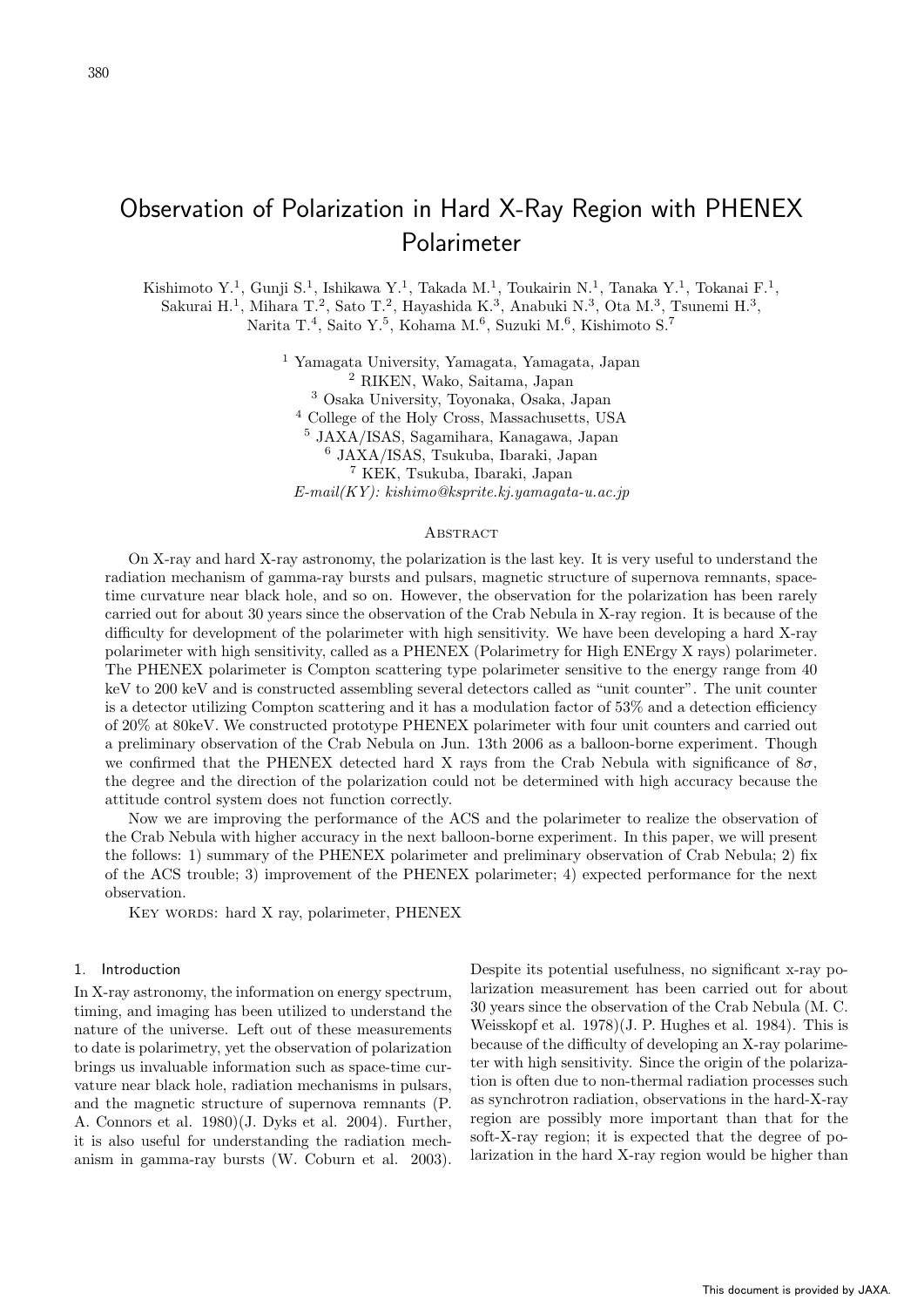that at lower energies (F. Lei et al. 1997). For the above reasons, we have been developing a hard X-ray polarimeter with high sensitivity (S. Gunji et al. 1994)(H. Tomita et al. 1996), called PHENEX (Polarimetry for High EN-Ergy X rays) polarimeter  $(T. Suzuki et al. 2006)(Y.$ Kishimoto et al. 2007).

The PHENEX polarimeter is Compton-scatteringtype polarimeter sensitive in the energy range from 40 keV to 200 keV and is constructed in a modular fashion with an array of "unit counters". After we measured the performance of one unit counter using the highly polarized beam of BL14A in KEK, we have constructed the PHENEX polarimeter with four unit counters and then carried out balloon-borne experiment on June 13, 2006 to observe the Crab Nebula.

In the following sections, we present summaries of the PHENEX polarimeter and preliminary observation of Crab Nebula in 2006. Moreover, we also explain the status of the preparation for the next observation and show the expected performance for it.

# 2. Unit Counter

The unit counter consists of 36 (6*×*6) pieces of plastic scintillator surrounded by 28 pieces of CsI(Tl) scintillator. These 64 pieces of the scintillator are read out by one multianode photomultiplier (MAPMT) with 64 channels developed by HAMAMATSU Photonics Inc. Fig. 1 shows a schematic view for the unit counter. The pixel size of the multianode photomultiplier is 6.0*×*6.0  $mm<sup>2</sup>$  and the size of scintillators is  $5.5 \times 5.5 \times 40$  mm<sup>3</sup>. As incident hard X ray enters into one of the plastic scintillator, Compton scattering occurs and then the scattered hard X ray is absorbed by one of the surrounding CsI(Tl) scintillators. The azimuthal scattering angle depends on the polarization direction of the incident hard X rays as shown in Eq. 1. Since these scintillators are

$$
\frac{d\sigma}{d\Omega} = \frac{r_0^2}{2} \frac{k^2}{k_0^2} \left(\frac{k_0}{k} + \frac{k}{k_0} - 2\sin^2\theta\cos^2\phi\right)
$$
 (1)

 $r_0$  : classical radius of electron

- $\theta$  : scattering angle for incident direction
- $\phi$  : azimuthal scattering angle for polarization vector
- $k_0$  : energy of incident hard X ray
- $k$  : energy of scattered hard X ray

segmented, the 2-dimensional scattering direction can be measured and hence the information on the polarization of the incident hard X rays can be obtained (Fig. 2). The instrument field of view is constrained to 4.8 degrees (FWHM) by a collimator made of molybdenum (1 mm thickness). The side of the unit counter is covered by graded passive shields made of Pb (2mm thickness) and



Fig. 1. The schematic view of the unit counter. An incident hard X ray is scattered by one of plastic scintillator and absorbed by one of CsI(Tl) scintillator, respectively.

Sn (1mm thickness). Each energy deposit in the plastic and CsI scintillators is read out by the MAPMT, and the signals of each pixel are fed through charge-sensitive preamplifiers and shaping amplifiers to an Analog to Digital Conversion (ADC) system for digitization.

The unit counter performance has been investigated in detail using a polarized hard X-ray beamline (Beam Line 14A) in KEK, and it has been recognized that the unit counter has a modulation factor of 53% and a detection efficiency of 20% at 80keV. In Table 1, the basic parameters of the unit counter are summarized.

| Sensitive area $\lceil$ cm <sup>2</sup> $\rceil$ | 11                  |
|--------------------------------------------------|---------------------|
| Field of view(FWHM) [degree]                     | 4.8                 |
| Size $\mathrm{[cm^3]}$                           | $6\times6\times25$  |
| Sensitive energy range [keV]                     | $40$ to $200\,$     |
| Detection efficiency $[\%]$                      | 20 (80keV)          |
| Modulation factor $[\%]$                         | $53(80 \text{keV})$ |

Table 1. Basic parameters of the unit counter.

#### 3. PHENEX Polarimeter

In 2006, we constructed a balloon-borne flight model, PHENEX, with four unit counters to observe the Crab Nebula. The instrument configuration for this flight is shown in Fig. 3. In the center of the four symmetricallyarranged unit counters, the counter with CsI(Tl) scintillator  $(34\times34\times10 \text{ mm}^3)$  is installed to monitor the flux from the Crab Nebula and then is called "monitor counter". The monitor counter has the same collimator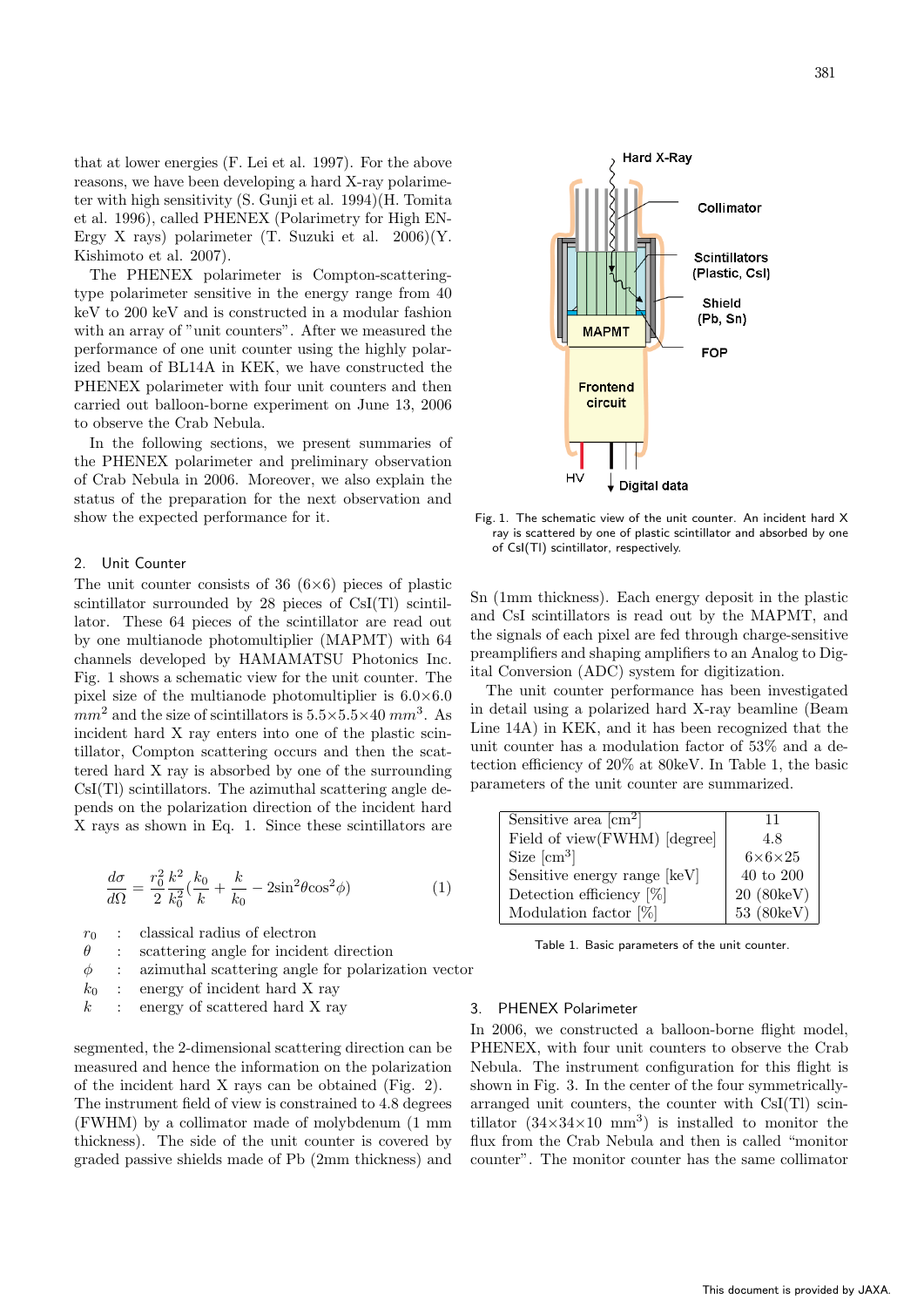

Fig. 2. The top view of scintillators. The solid arrow and the wavy arrow represent the direction of polarization of an incident X ray and the direction of the scattered X ray, respectively.

as that of the unit counters and is co-aligned with them. It can be also used to confirm the correct function of attitude control system. The monitor counter and the four unit counters are all installed inside CsI(Tl) active shields and the whole assembly is housed in a pressure vessel and can rotate along the line of sight. This rotation is necessary to permit removal of systematic effects such as spurious modulation due to individual differences in the scintillators.

Initiated by a trigger signal from any of the four unit detectors or the monitor counter, the signals of all 266 channels (64*×*4 channels), the monitor counter (1 channel), and active shields (9 channels) are all digitized by the front-end circuits. The information is processed by a VME-based data acquisition system and it is saved in data storage (USB memory) with timing information from GPS system. A data-flow diagram is shown in Fig. 4.



Fig. 3. The flight detector system. Four unit counters and one monitor counter are installed inside CsI(Tl) active shields.



Fig. 4. The data flow diagram of the detector system. When one of the unit counters or the monitor counter generates a trigger signal, the signals of CsI(Tl) active shields are read out by the data processor board at the same time.

During flight, a sun sensor was used for the monitor and control of the line of the sight for the PHENEX polarimeter. The sun sensor is a pinhole camera with a two-dimensional position-sensitive photodiode. Its field of view is about 30*◦×*30*◦* and it can determine the attitude of the polarimeter to an accuracy of about 1 degree. The attitude control system (ACS) has the ability to track the Crab Nebula automatically using the output signal from the sun sensor.

# 4. Balloon Experiment

The balloon-borne experiment was carried out on June 13th, 2006 to observe the Crab Nebula after launch from the Sanriku Balloon Center. We achieved a level flight for 6 hours at the altitude of about 38 km. The detector system operated well without any serious problem over the duration of the flight and the data were saved safely. However, the ACS did not function correctly and hence the line of sight unfortunately wandered around the Crab Nebula. However, as the sun sensor operated well, we can obtain the necessary information about the pointing direction of the PHENEX polarimeter as a function of time. After all, we succeeded in observing the Crab Nebula for about one hour and also a blank region of the sky for about one hour. The region of the blank sky corresponds to the same elevation and azimuth as that of the Crab Nebula during its observation period. From the data, we confirmed that PHENEX polarimeter detected hard X rays from the Crab Nebula with a significance of 8*σ*. Then, we carried out polarization analysis and the result of it is shown in Fig. 5. As shown in this figure, the degree and the direction of the polarization can not be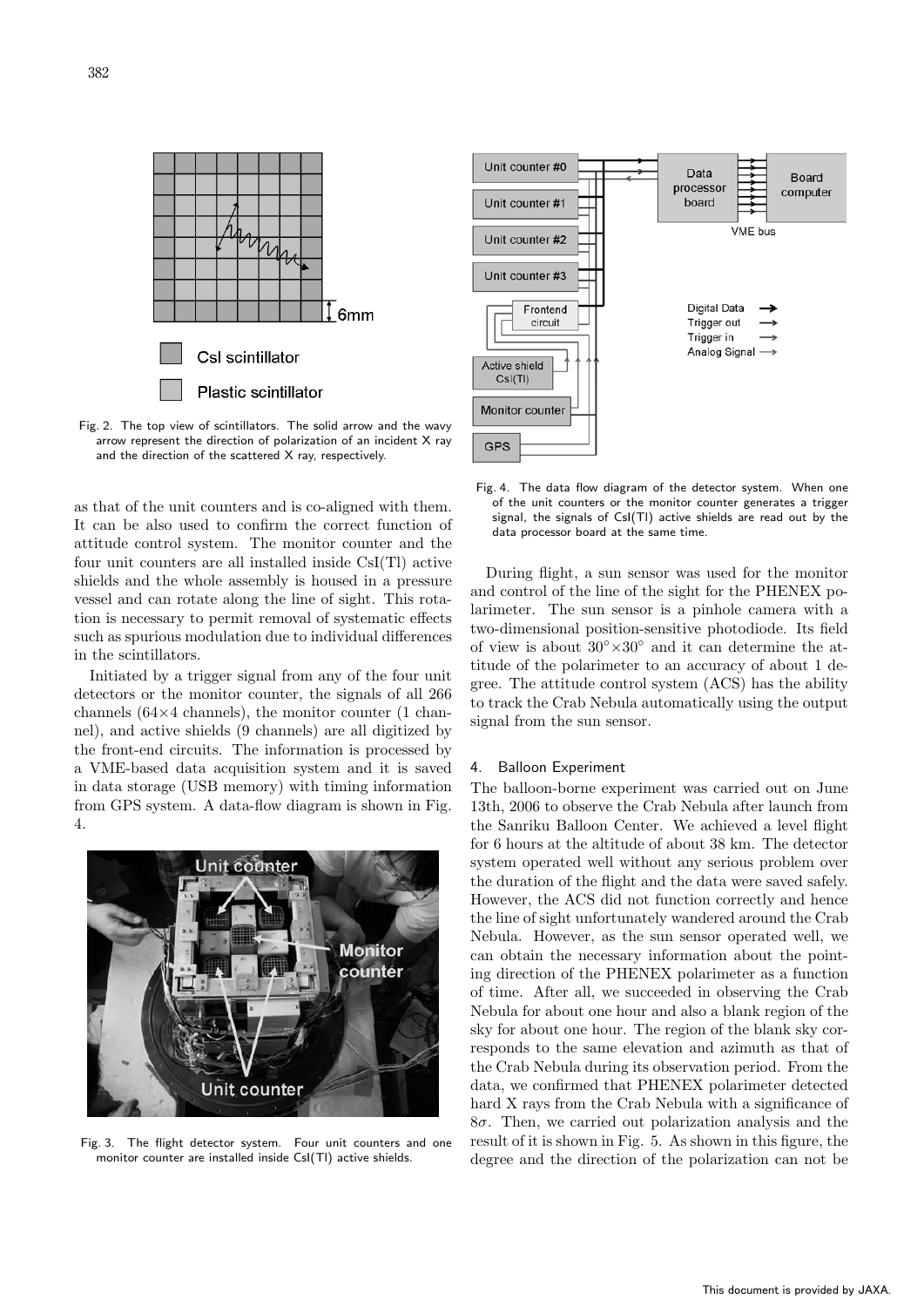determined with high accuracy. However, it is important advance for polarimetry in hard X-ray region taking into account that the polarization of the Crab Nebula had not been observed in hard X-ray region.



Fig. 5. The result of polarization analysis. The X-axis and Y-axis correspond to the polarization direction and degree, respectively. These lines show contour lines for three error levels (1*σ*, 90% confidence, 99% confidence).

# 5. Preparation for the Next Balloon Experiment

To determine the degree and the direction more accurately on the next balloon-borne experiment, it is important to fix the trouble of ACS and to improve the performance of the PHENEX polarimeter.

# 5.1. Fix of the Trouble on the ACS

First, we investigated the problem on ACS, and found that one of the important parameters used in the computer program of the ACS was not set to correct value. After the set to correct parameters, we investigated the performance of the pointing in use of computer simulation. Fig.6 is a typical result of the simulation. The x-axis and y-axis correspond to the elapsed time from the beginning of the control and the angular difference between the direction of the target object and the pointing direction, respectively. Though the gondola wobbles around the target object for about 3 minutes, the difference gradually converges. Finally it is stabilized to less than 0.1 degrees. Although we tried the simulation with some patterns of parameters, the behavior was basically similar to the above example. Conseqently, we

recognized that the bug-fixed ACS can point the target object with the accuracy below 0.1 degrees in a few minutes. Now we are investigating the detail performance using the actual ACS.



Fig. 6. A result of the simulation for our ACS. The X-axis shows the elapsed time since the beginning of the simulation. The Y-axis corresponds to the difference of azimuthal angle between the gondola and the target object. In this simulation, the initial angular difference between the gondola and the target object is set to 90 degrees, and we assume that the target object moves at the speed of 1 degree/sec constantly.

# 5.2. Improvement of the PHENEX Polarimeter

In parallel, we are improving the PHENEX polarimeter now. In the first place, we are manufacturing four more unit counters to install eight unit counters to the PHENEX polarimeter (Fig.7). It enlarges the detection area of the PHENEX polarimeter and achieves the effective area of two times more than previous one. Thus, statistical advantage for the determination of the polarization degree and direction can be obtained. Furthermore, this improvement also has another merit that signal-tobackground ratio goes up. This merit is derived from the following. The previous version of the PHENEX polarimeter has empty slots as shown in Fig.3 to install more unit counters. Through the space, external background could hit the unit counters. Because this improvement fills the space with unit counters and the unit counter can also work as active shields for neighboring ones, much reduction of background should be realized and then signal-to-background ratio goes up. From the data on previous balloon-borne experiment and preliminary computer simulations considering the hard X-ray flux of the Crab and the background, it is expected that the signal-to-background ratio will go up to 1.0:0.6.

Secondly, we also improved the unit counter itself. Although the front-end circuit adopted for unit counter is compact and very useful for reading the MAPMT signals of 64 channels simultaneously, detection efficiency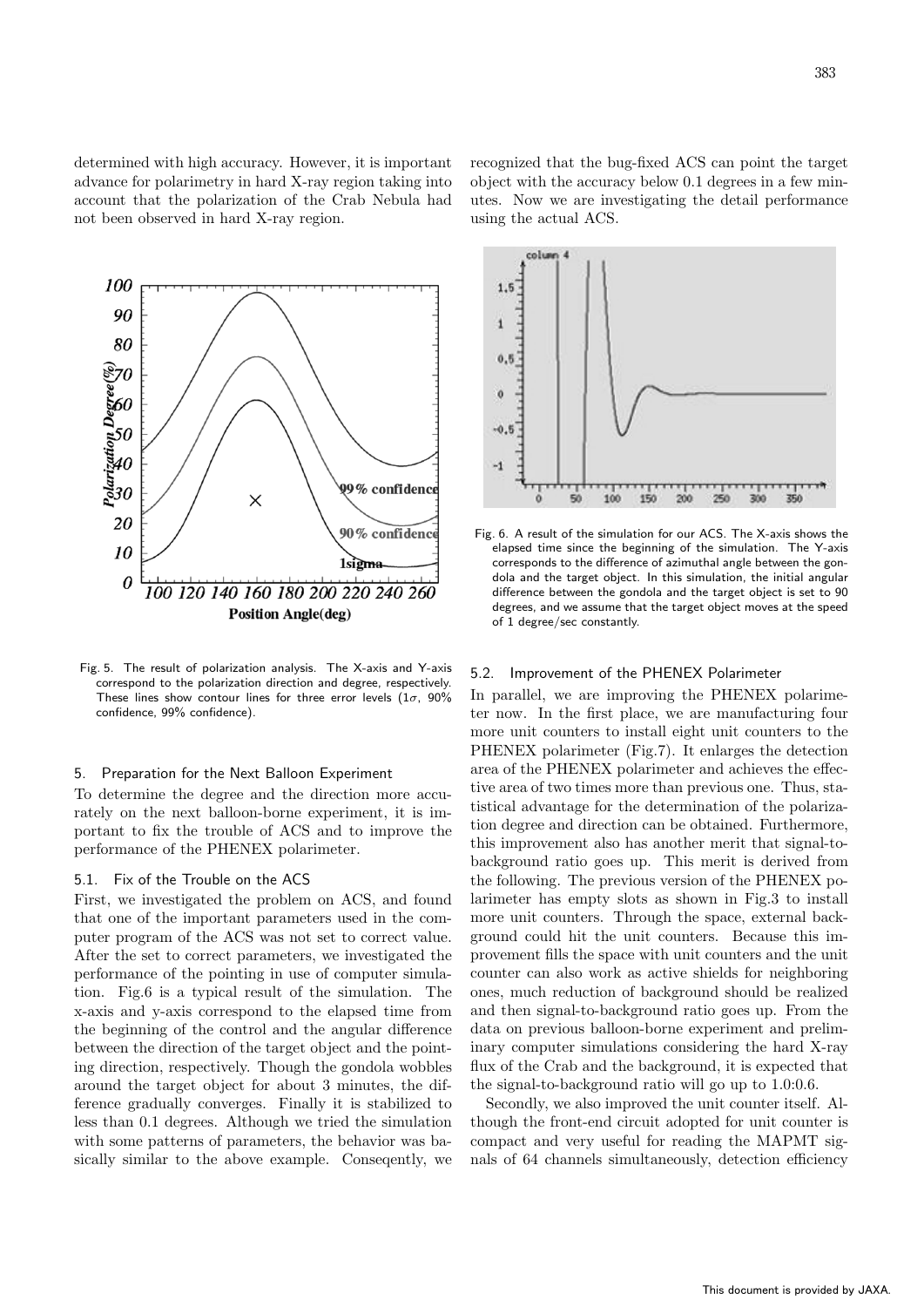

Fig. 7. Improvement of the PHENEX polarimeter. The number of unit counters will be doubled and the empty space in the previous version is also filled with unit counters. These have two merits as follows: 1) enlargement of the detection area; 2) improvement of the signal-to-background ratio. 2) is because that the unit counter can also work as active shields for neighboring ones.

around threshold is somewhat low. This caused deterioration of detection efficiency around 40keV in the balloon-borne experiment in 2006. Therefore, we optimized the gain of the circuit and the applied voltage to the MAPMTs to improve the detection efficiency around 40keV. In the result, detection efficiency at 40keV was improved to be about 4 times. Furthermore, we will enhance the passive shield around unit counter to reduce the background level as shown in Fig. 8.



Fig. 8. Reinforcement of passive shield around unit counter. We will enhance passive shield and enclose unit counter wholly with it except incident window.

# 6. Expected Performance

So we estimated the expected performance for the enlarged PHENEX polarimeter by Eq. 2 of MDP (Minimum Detectable Polarization). For this, we took the following assumptions into consideration : 1) 3 hour's

$$
MDP = \frac{429}{A\eta SM} \sqrt{\frac{A\eta S + B}{T}}
$$
(2)  
\nA : Detection area [cm<sup>2</sup>]  
\nS : Signal Count Rate [sec<sup>-1</sup> cm<sup>-2</sup>]  
\n $\eta$  : Detection efficiency  
\nM : Modulation factor  
\nB : Background Count Rate [sec<sup>-1</sup>]  
\nT : Observation time [sec]

observation of the Crab Nebula at the level flight with enlarged PHENEX polarimeter (8 unit counters); 2) 1.0:0.6 as signal-to-background ratio calculated from a preliminary computer simulation using GEANT4; 3) 0.1cps as signal rate per one unit from the data on previous balloon-borne experiment. As the result, the minimum detectable polarization is estimated to be 11% for next observation. Furthermore, we calculated by another computer simulation the accuracy of the determination for the degree and the direction of the polarization. So we recognized that the degree and the direction of the polarization can be determined with accuracy of about *±*4% and *±*9degrees respectively if the polarization degree in hard X-ray region is 30%. In above calculations, we have not yet considered the effects of the follows: 1) improvement of detection efficiency around 40 keV due to the optimization of the circuit gain and the voltage applied to MAPMT; 2) improvement of signalto-background ratio due to the reinforcement of passive shield. Therefore, more higher performance will be expected if we include these effects in the calculations.

# 7. Conclusion and Future Works

We have been developing a hard X-ray polarimeter with high sensitivity, called as a PHENEX (Polarimetry for High ENErgy X rays) polarimeter. We carried out preliminary observation for the polarization of the Crab Nebula in June 2006 with the polarimeter. Although the PHENEX polarimeter detected hard X rays from the Crab with a significance of  $8\sigma$ , the degree and the direction of polarization with high accuracy could not be determined in this observation.

Now we are improving the performance of the ACS and the polarimeter to realize the observation of the Crab Nebula with higher accuracy for the next balloonborne experiment. First, we has fixed the bug of ACS and are performing laboratory experiments to demonstrate that it can point the target object with the accuracy below 0.1 degrees. Secondly, we are also improving the PHENEX polarimeter. In particular, we are constructing the PHENEX polarimeter with eight unit counters to enlarge the detection area as twice and to